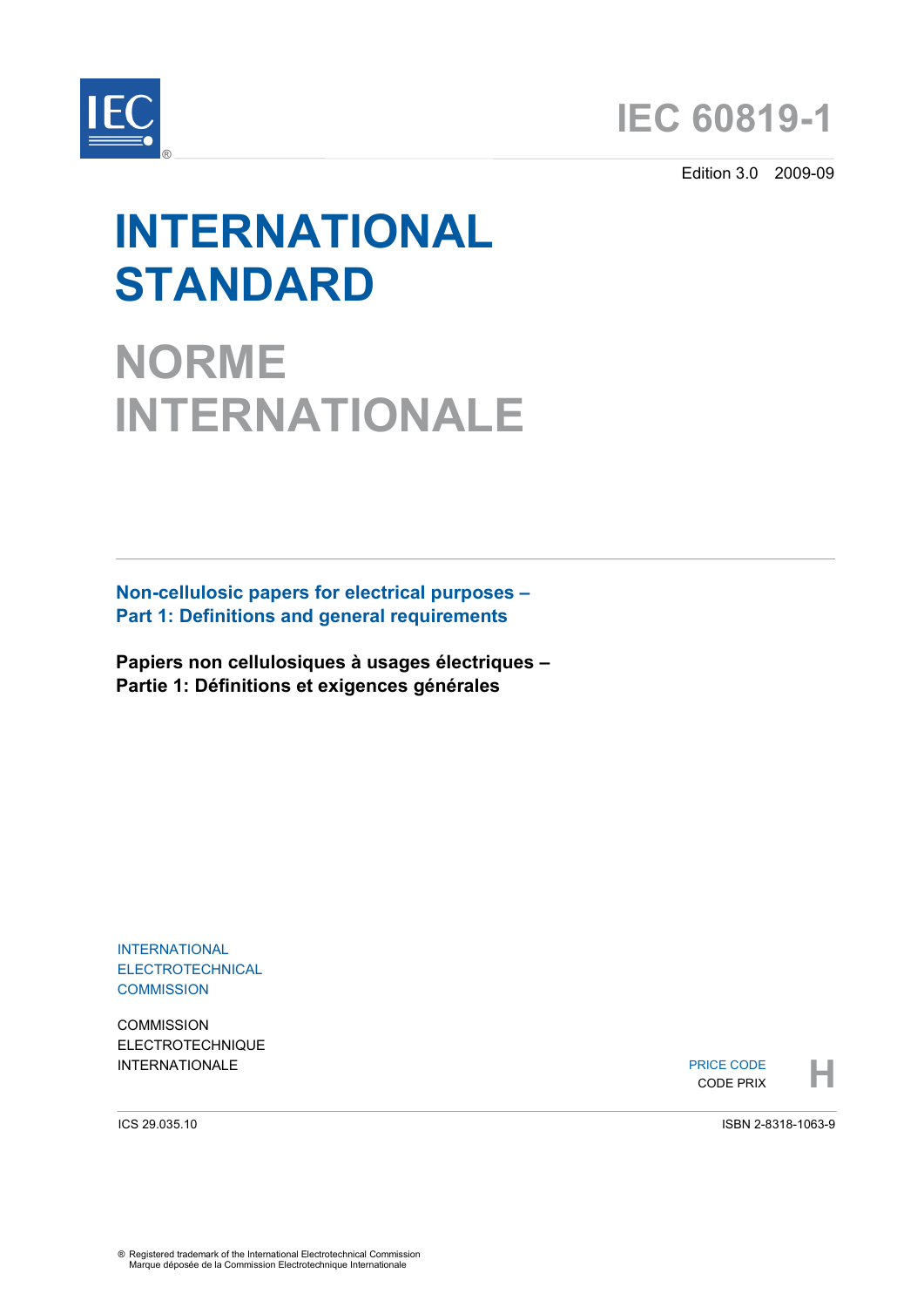## INTERNATIONAL ELECTROTECHNICAL COMMISSION  $\frac{1}{2}$  ,  $\frac{1}{2}$  ,  $\frac{1}{2}$  ,  $\frac{1}{2}$  ,  $\frac{1}{2}$  ,  $\frac{1}{2}$

#### **NON-CELLULOSIC PAPERS FOR ELECTRICAL PURPOSES –**

## **Part 1: Definitions and general requirements**

#### FOREWORD

- 1) The International Electrotechnical Commission (IEC) is a worldwide organization for standardization comprising all national electrotechnical committees (IEC National Committees). The object of IEC is to promote international co-operation on all questions concerning standardization in the electrical and electronic fields. To this end and in addition to other activities, IEC publishes International Standards, Technical Specifications, Technical Reports, Publicly Available Specifications (PAS) and Guides (hereafter referred to as "IEC Publication(s)"). Their preparation is entrusted to technical committees; any IEC National Committee interested in the subject dealt with may participate in this preparatory work. International, governmental and nongovernmental organizations liaising with the IEC also participate in this preparation. IEC collaborates closely with the International Organization for Standardization (ISO) in accordance with conditions determined by agreement between the two organizations.
- 2) The formal decisions or agreements of IEC on technical matters express, as nearly as possible, an international consensus of opinion on the relevant subjects since each technical committee has representation from all interested IEC National Committees.
- 3) IEC Publications have the form of recommendations for international use and are accepted by IEC National Committees in that sense. While all reasonable efforts are made to ensure that the technical content of IEC Publications is accurate, IEC cannot be held responsible for the way in which they are used or for any misinterpretation by any end user.
- 4) In order to promote international uniformity, IEC National Committees undertake to apply IEC Publications transparently to the maximum extent possible in their national and regional publications. Any divergence between any IEC Publication and the corresponding national or regional publication shall be clearly indicated in the latter.
- 5) IEC provides no marking procedure to indicate its approval and cannot be rendered responsible for any equipment declared to be in conformity with an IEC Publication.
- 6) All users should ensure that they have the latest edition of this publication.
- 7) No liability shall attach to IEC or its directors, employees, servants or agents including individual experts and members of its technical committees and IEC National Committees for any personal injury, property damage or other damage of any nature whatsoever, whether direct or indirect, or for costs (including legal fees) and expenses arising out of the publication, use of, or reliance upon, this IEC Publication or any other IEC Publications.
- 8) Attention is drawn to the Normative references cited in this publication. Use of the referenced publications is indispensable for the correct application of this publication.
- 9) Attention is drawn to the possibility that some of the elements of this IEC Publication may be the subject of patent rights. IEC shall not be held responsible for identifying any or all such patent rights.

International Standard IEC 60819-1 has been prepared by IEC technical committee 15: Solid electrical insulating materials.

This third edition cancels and replaces the second edition published in 1995, and constitutes a minor revision and technical updating.

The main changes from the previous edition are as follows: the list of materials to be used in combination was updated with the addition of new materials made available by progress in technology and described in Subclauses 2.7 and 2.8.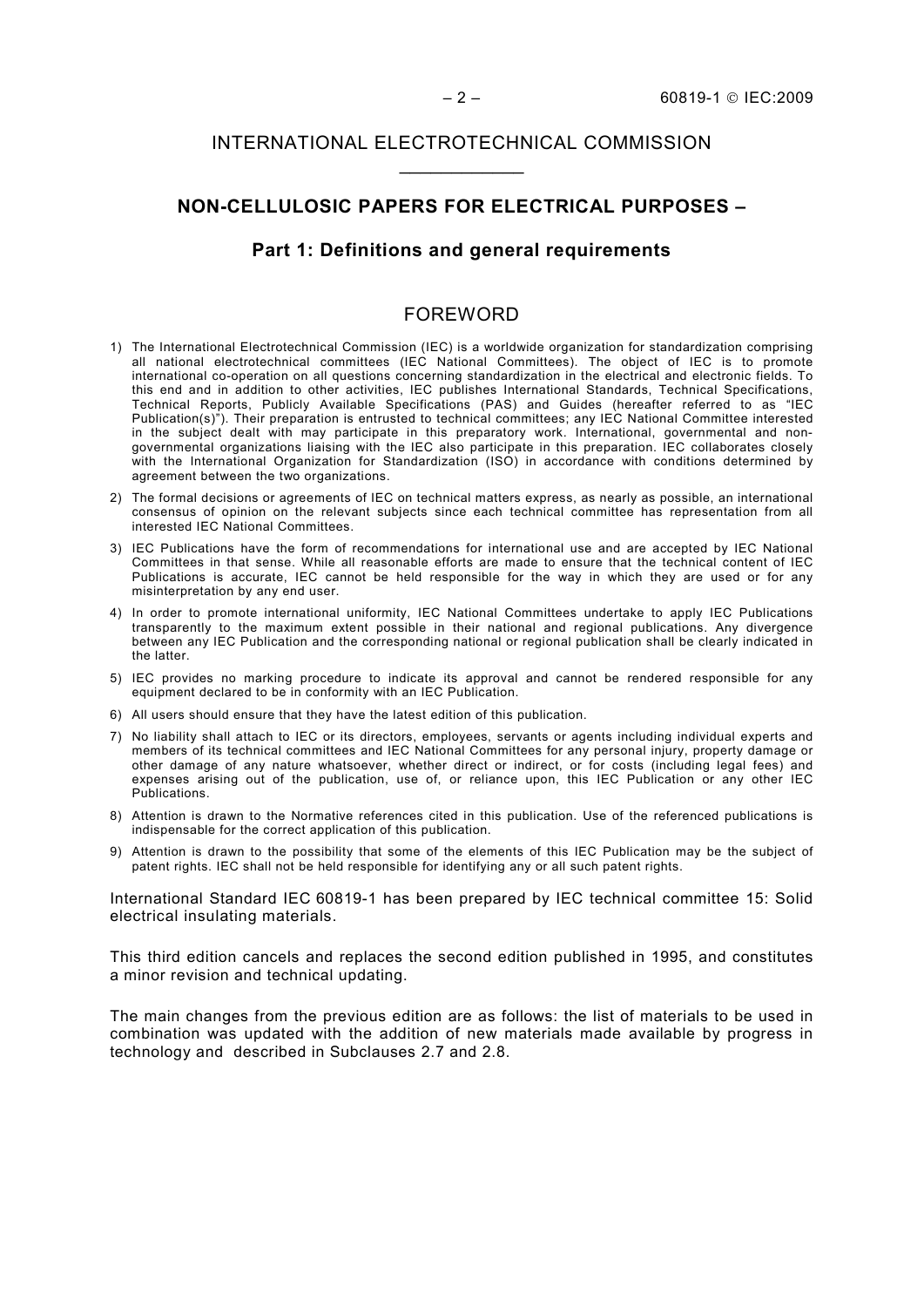The text of this standard is based on the following documents:

| CDV        | Report on voting |
|------------|------------------|
| 15/471/CDV | 15/506A/RVC      |

Full information on the voting for the approval of this standard can be found in the report on voting indicated in the above table.

This publication has been drafted in accordance with the ISO/IEC Directives, Part 2.

A list of all the parts in the IEC 60819 series, under the general title *Non-cellulosic papers for electrical purposes*, can be found on the IEC website.

The committee has decided that the contents of this publication will remain unchanged until the maintenance result date indicated on the IEC web site under "http://webstore.iec.ch" in the data related to the specific publication. At this date, the publication will be

- reconfirmed,
- withdrawn,
- replaced by a revised edition, or
- amended.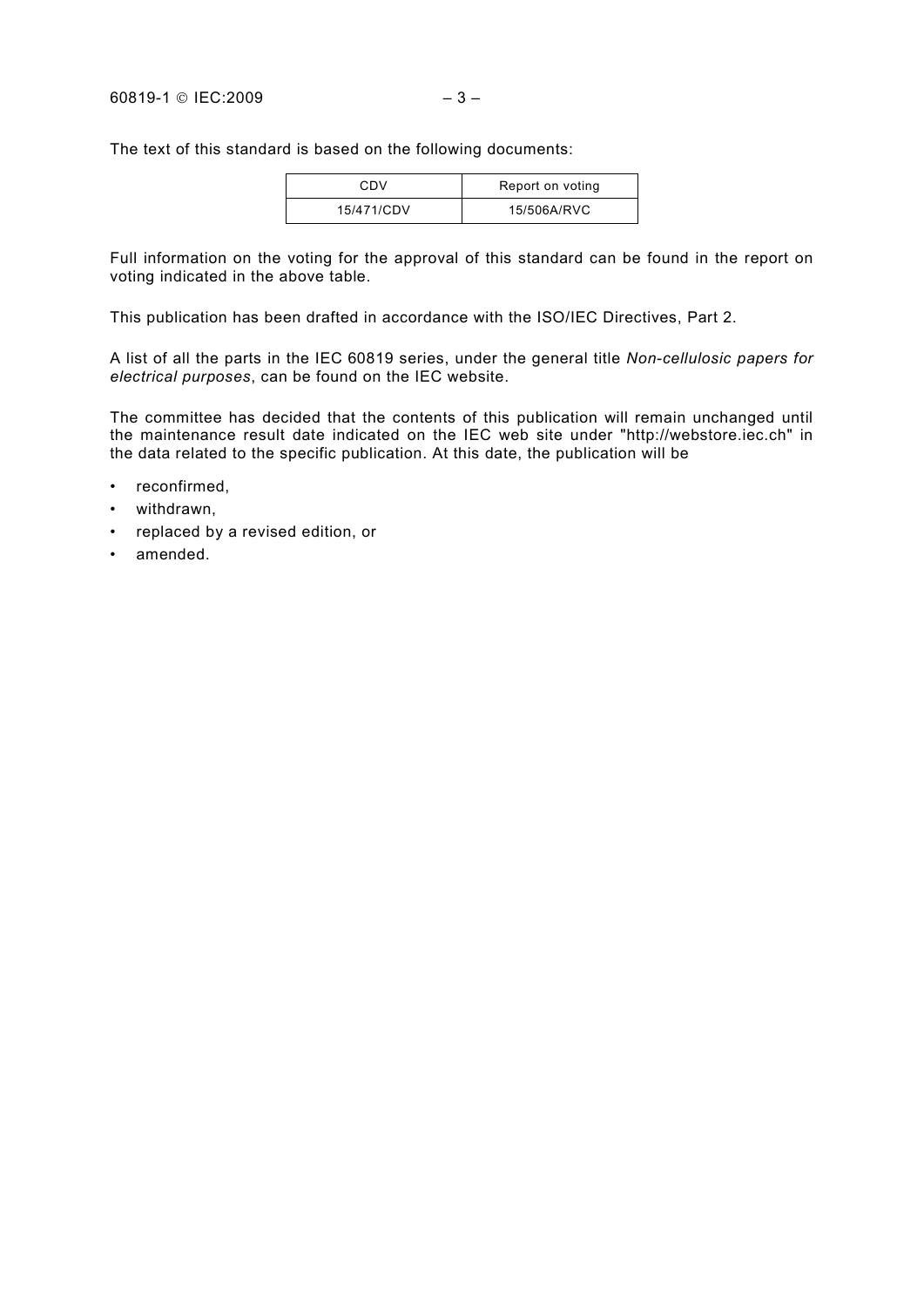# **INTRODUCTION**

This International Standard forms an element of a series which deals with non-cellulosic papers for electrical purposes.

The series consists of three parts:

- Part 1: Definitions and general requirements (IEC 60819-1)
- Part 2: Methods of test (IEC 60819-2)
- Part 3: Specifications for individual materials (IEC 60819-3)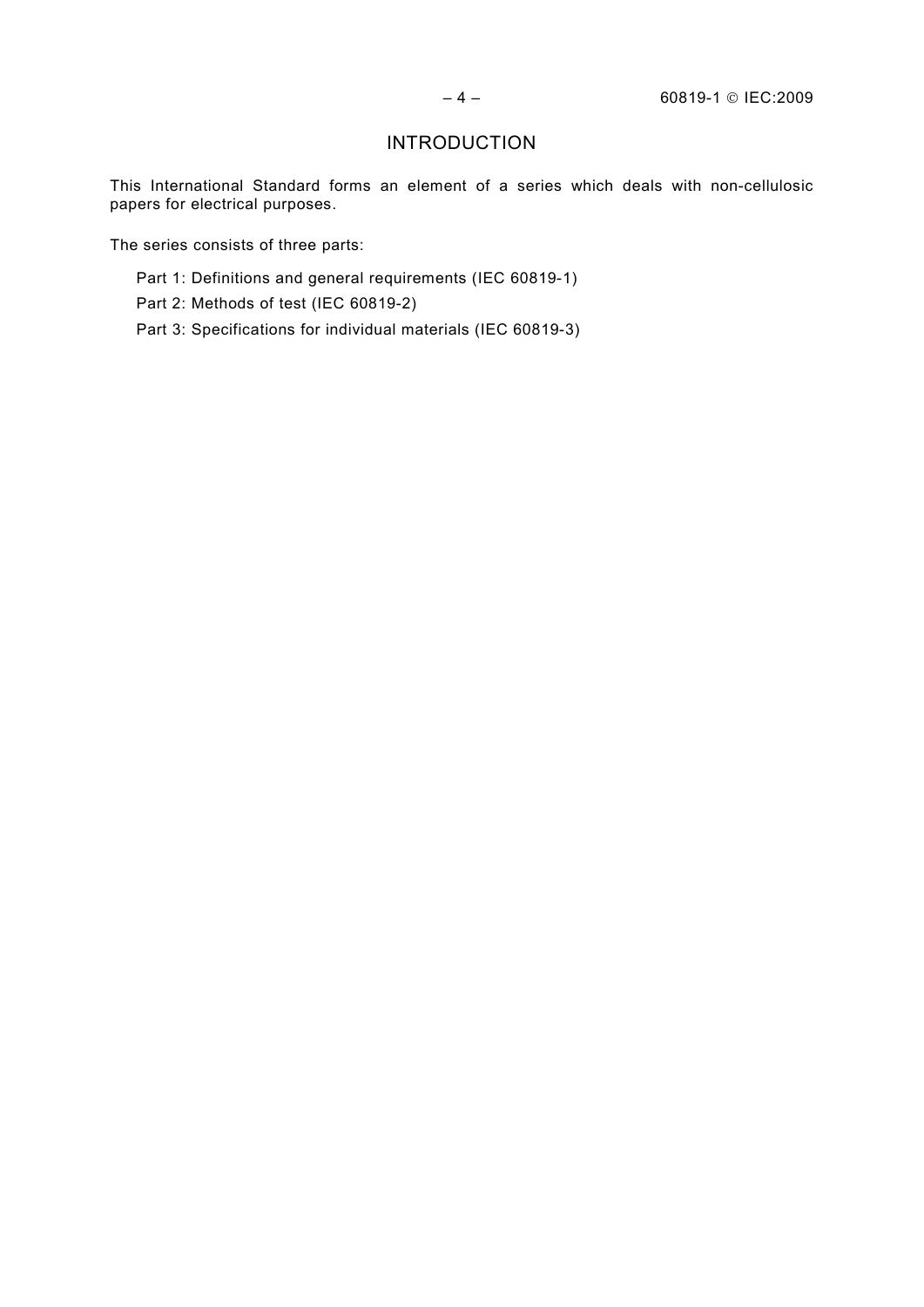# **NON-CELLULOSIC PAPERS FOR ELECTRICAL PURPOSES –**

# **Part 1: Definitions and general requirements**

#### **1 Scope**

This part of IEC 60819 gives the definitions and general requirements for non-cellulosic papers for electrical purposes.

Materials which conform to this specification meet established levels of performance. However, the selection of a material by a user for a specific application should be based on the actual requirements necessary for adequate performance in that application and not based on this specification alone.

#### SAFETY WARNING

It is the responsibility of the user of the methods contained or referred to in this document to ensure that they are used in a safe manner.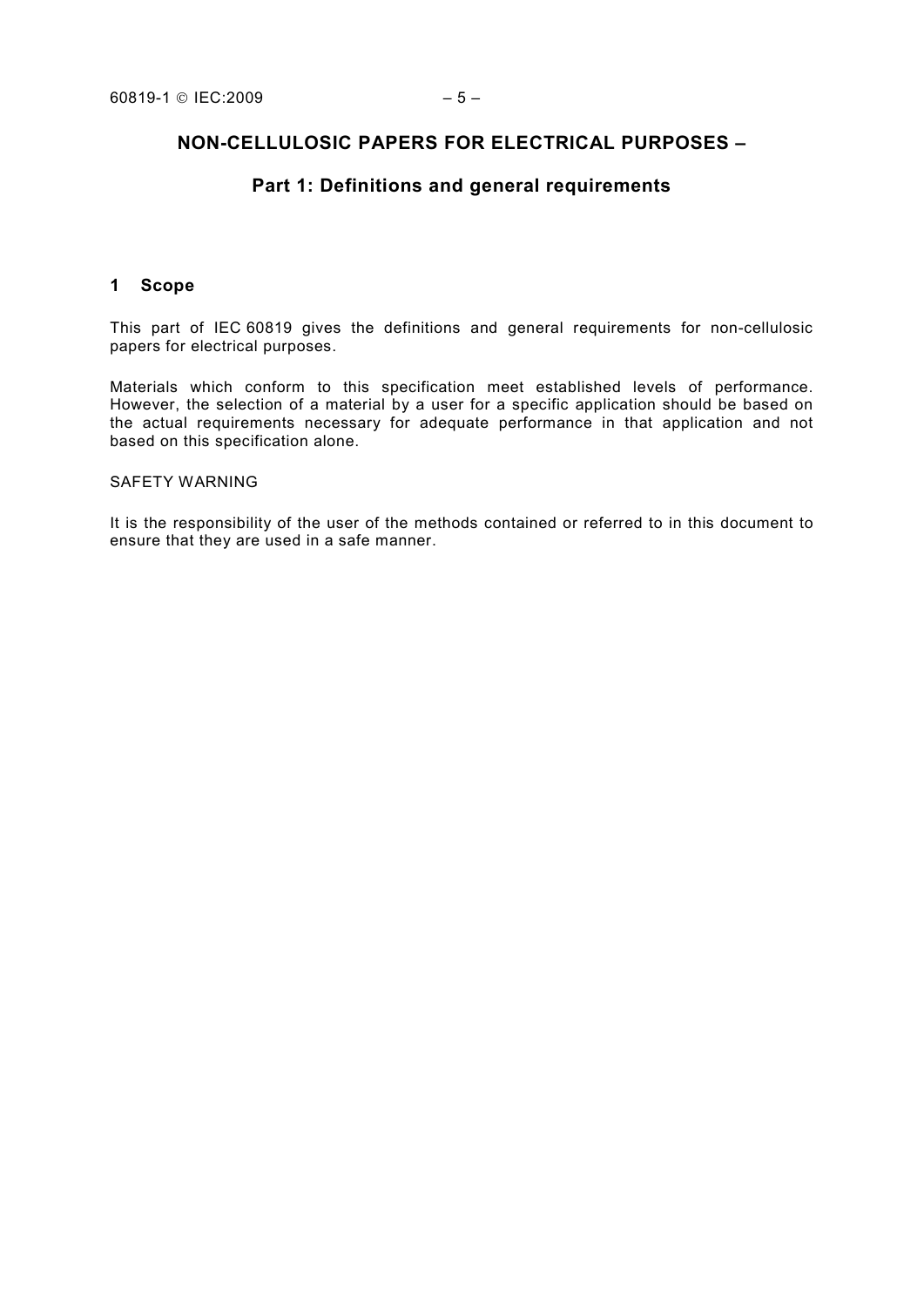# COMMISSION ÉLECTROTECHNIQUE INTERNATIONALE  $\frac{1}{2}$  ,  $\frac{1}{2}$  ,  $\frac{1}{2}$  ,  $\frac{1}{2}$  ,  $\frac{1}{2}$  ,  $\frac{1}{2}$  ,  $\frac{1}{2}$

# **PAPIERS NON CELLULOSIQUES À USAGES ÉLECTRIQUES –**

# **Partie 1: Définitions et exigences générales**

#### AVANT-PROPOS

- 1) La Commission Électrotechnique Internationale (CEI) est une organisation mondiale de normalisation composée de l'ensemble des comités électrotechniques nationaux (Comités nationaux de la CEI). La CEI a pour objet de favoriser la coopération internationale pour toutes les questions de normalisation dans les domaines de l'électricité et de l'électronique. A cet effet, la CEI – entre autres activités – publie des Normes internationales, des Spécifications techniques, des Rapports techniques, des Spécifications accessibles au public (PAS) et des Guides (ci-après dénommés "Publication(s) de la CEI"). Leur élaboration est confiée à des comités d'études, aux travaux desquels tout Comité national intéressé par le sujet traité peut participer. Les organisations internationales, gouvernementales et non gouvernementales, en liaison avec la CEI, participent également aux travaux. La CEI collabore étroitement avec l'Organisation Internationale de Normalisation (ISO), selon des conditions fixées par accord entre les deux organisations.
- 2) Les décisions ou accords officiels de la CEI concernant les questions techniques représentent, dans la mesure du possible, un accord international sur les sujets étudiés, étant donné que les Comités nationaux de la CEI intéressés sont représentés dans chaque comité d'études.
- 3) Les Publications de la CEI se présentent sous la forme de recommandations internationales et sont agréées comme telles par les Comités nationaux de la CEI. Tous les efforts raisonnables sont entrepris afin que la CEI s'assure de l'exactitude du contenu technique de ses publications; la CEI ne peut pas être tenue responsable de l'éventuelle mauvaise utilisation ou interprétation qui en est faite par un quelconque utilisateur final.
- 4) Dans le but d'encourager l'unification internationale, les Comités nationaux de la CEI s'engagent à appliquer de façon transparente, dans toute la mesure possible, les normes internationales de la CEI dans leurs normes nationales et régionales. Toutes divergences entre toutes Publications de la CEI et toutes publications nationales ou régionales correspondantes doivent être indiquées en termes clairs dans ces dernières.
- 5) La CEI n'a prévu aucune procédure de marquage valant indication d'approbation et n'engage pas sa responsabilité pour les équipements déclarés conformes à une de ses Publications.
- 6) Tous les utilisateurs doivent s'assurer qu'ils sont en possession de la dernière édition de cette publication.
- 7) Aucune responsabilité ne doit être imputée à la CEI, à ses administrateurs, employés, auxiliaires ou mandataires, y compris ses experts particuliers et les membres de ses comités d'études et des Comités nationaux de la CEI, pour tout préjudice causé en cas de dommages corporels et matériels, ou de tout autre dommage de quelque nature que ce soit, directe ou indirecte, ou pour supporter les coûts (y compris les frais de justice) et les dépenses découlant de la publication ou de l'utilisation de cette Publication de la CEI ou de toute autre Publication de la CEI, ou au crédit qui lui est accordé.
- 8) L'attention est attirée sur les références normatives citées dans cette publication. L'utilisation de publications référencées est obligatoire pour une application correcte de la présente publication.
- 9) L'attention est attirée sur le fait que certains des éléments de la présente Publication de la CEI peuvent faire l'objet de droits de propriété intellectuelle ou de droits analogues. La CEI ne saurait être tenue pour responsable de ne pas avoir identifié de tels droits de propriété et de ne pas avoir signalé leur existence.

La Norme internationale CEI 60819-1 a été établie par le comité d'études 15 de la CEI: Matériaux isolants électriques solides.

Cette troisième édition annule et remplace la seconde édition publiée en 1995 dont elle constitue une révision mineure et une mise à jour technique.

Les changements principaux par rapport à l'édition précédente sont les suivants: la liste des matériaux qui doivent être utilisées ensemble a été mise à jour en y ajoutant les nouveaux matériaux issus des progrès de la technologie, et se trouve en 2.7 et 2.8.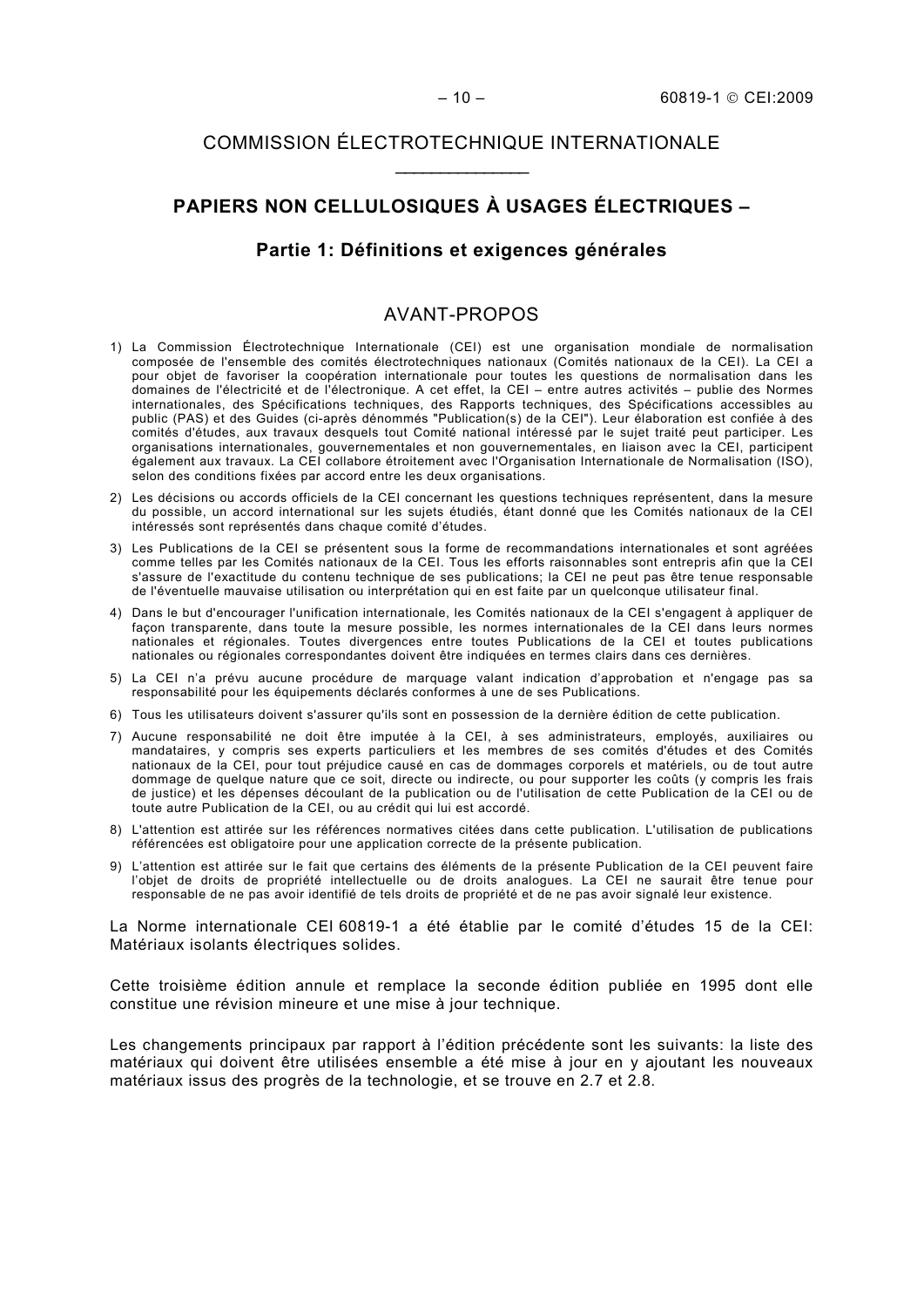Le texte de cette norme est issu des documents suivants:

| CDV        | Rapport de vote |
|------------|-----------------|
| 15/471/CDV | 15/506A/RVC     |

Le rapport de vote indiqué dans le tableau ci-dessus donne toute information sur le vote ayant abouti à l'approbation de cette norme.

Cette publication a été rédigée selon les Directives ISO/CEI, Partie 2.

Une liste de toutes les parties de la CEI 60819, présentée sous le titre général *Papiers non cellulosiques à usages électriques*, peut être consultée sur le site web de la CEI.

Le comité a décidé que le contenu de cette publication ne sera pas modifié avant la date de maintenance indiquée sur le site web de la CEI sous "http://webstore.iec.ch" dans les données relatives à la publication recherchée. A cette date, la publication sera

- reconduite,
- supprimée,
- remplacée par une édition révisée, ou
- amendée.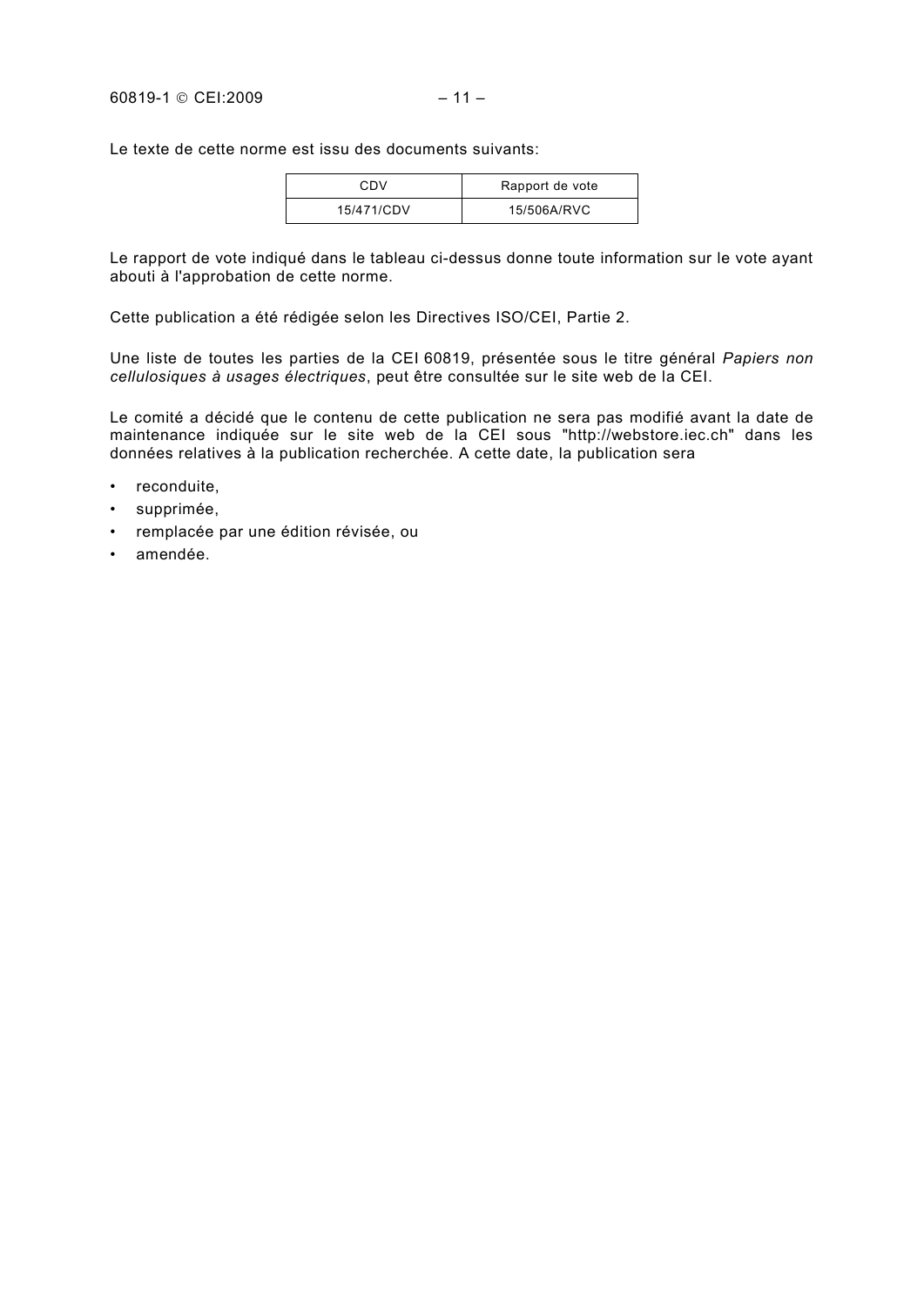# INTRODUCTION

La présente Norme internationale fait partie d'une série traitant de papiers non cellulosiques à usages électriques.

Cette série comporte trois parties:

- Partie 1: Définitions et exigences générales (CEI 60819-1)
- Partie 2: Méthodes d'essai (CEI 60819-2)
- Partie 3: Spécifications pour matériaux particuliers (CEI 60819-3)